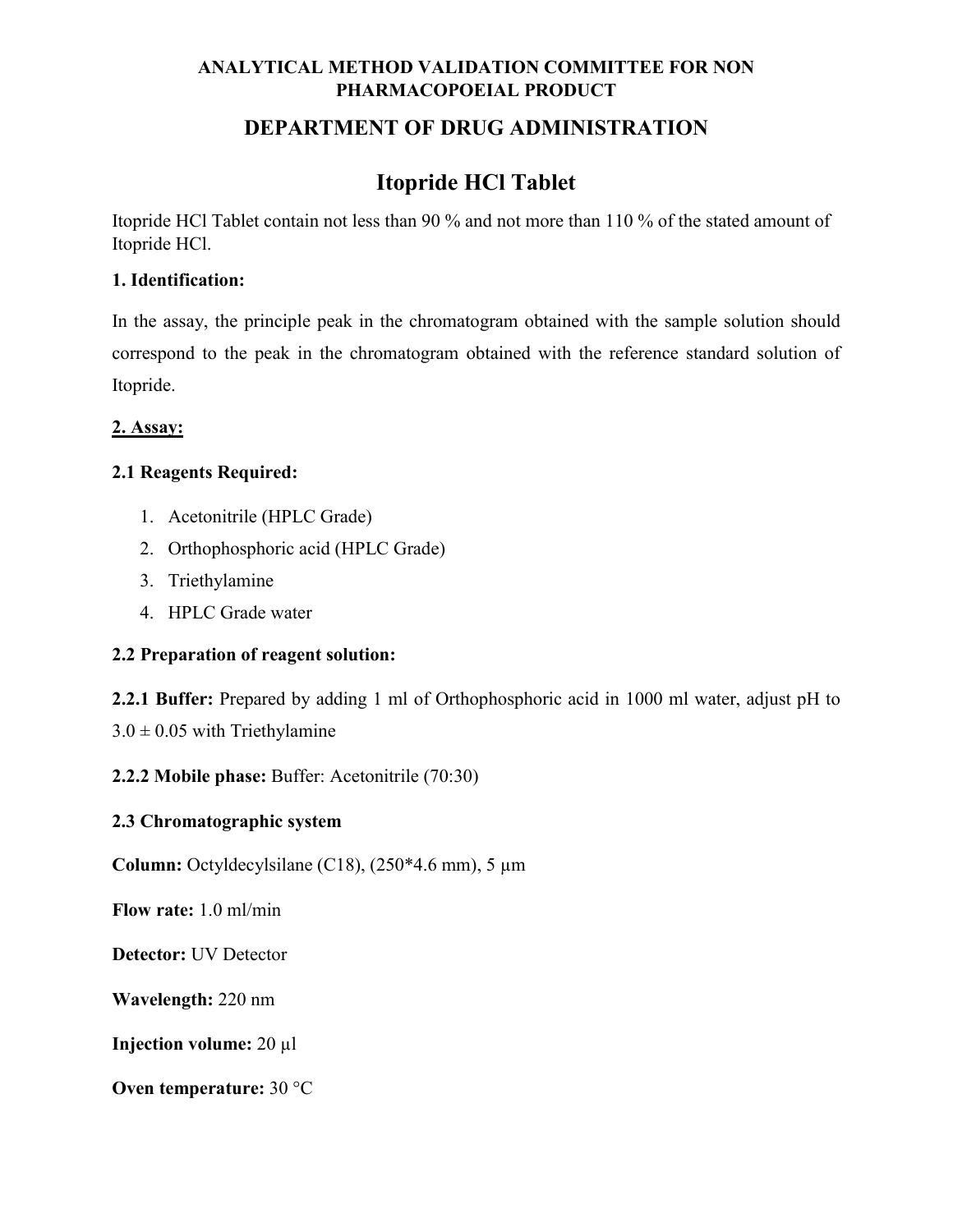# **ANALYTICAL METHOD VALIDATION COMMITTEE FOR NON PHARMACOPOEIAL PRODUCT**

## **DEPARTMENT OF DRUG ADMINISTRATION**

#### **2.4 Standard Solution:**

Weigh accurately about 20 mg of Itopride HCl RS and transfer in 100 ml volumetric flask. Add 70 ml mobile phase and sonicate for about 10 min and make volume to 100 ml with same solvent. Centrifuge or filter the solution. Dilute 5 ml of the resulting solution to 50 ml with same solvent. Filter the resulting solution through 0.2 micron nylon membrane filter. (20 ppm)

#### **2.5 Sample Preparation:**

Weigh and powder 20 tablets. Weigh powder eq. to 50 mg of Itopride HCl, dissolve with mobile phase by sonicating for about 10 minutes and make the volume to 100 ml with same solvent. Filter or centrifuge the resulting solution and dilute 2 ml of the filtrate to 50 ml with same solvent. Filter the resulting solution through 0.2 micron nylon membrane filter. (20 ppm)

#### **2.6 Chromatographic Procedure:**

Inject 20 µl of standard and sample solution separately and obtain the respective chromatogram. Measure the peak responses.

#### **2.7 System suitability:**

Inject 20 µl of standard solution and sample solution of Itopride as per above mentioned chromatographic condition. In the chromatogram obtained from the standard preparation, the column efficiency determined from the major peak should not be less than 2000 theoretical plates, the tailing factor should be not more than 2.0 and the relative standard deviation of five replicate injections should not more be than 2.0 %. Inject 20 µl of the sample preparation and chromatograph as per above mentioned chromatographic condition. Calculate the result from the formula given below.

#### **2.8 Calculations:**

#### **Content of Itopride HCl per Tablet:**

Spl Peak Area<br>Std Peak Area X Std Dil <u>Std wt</u>  $X$  Spl Dil.<br>Std Dil.  $X$  Spl wt  $X$  Average wt  $X$  Std Potency  $(\%)X\frac{(100 - Std\,LOD)}{100}$